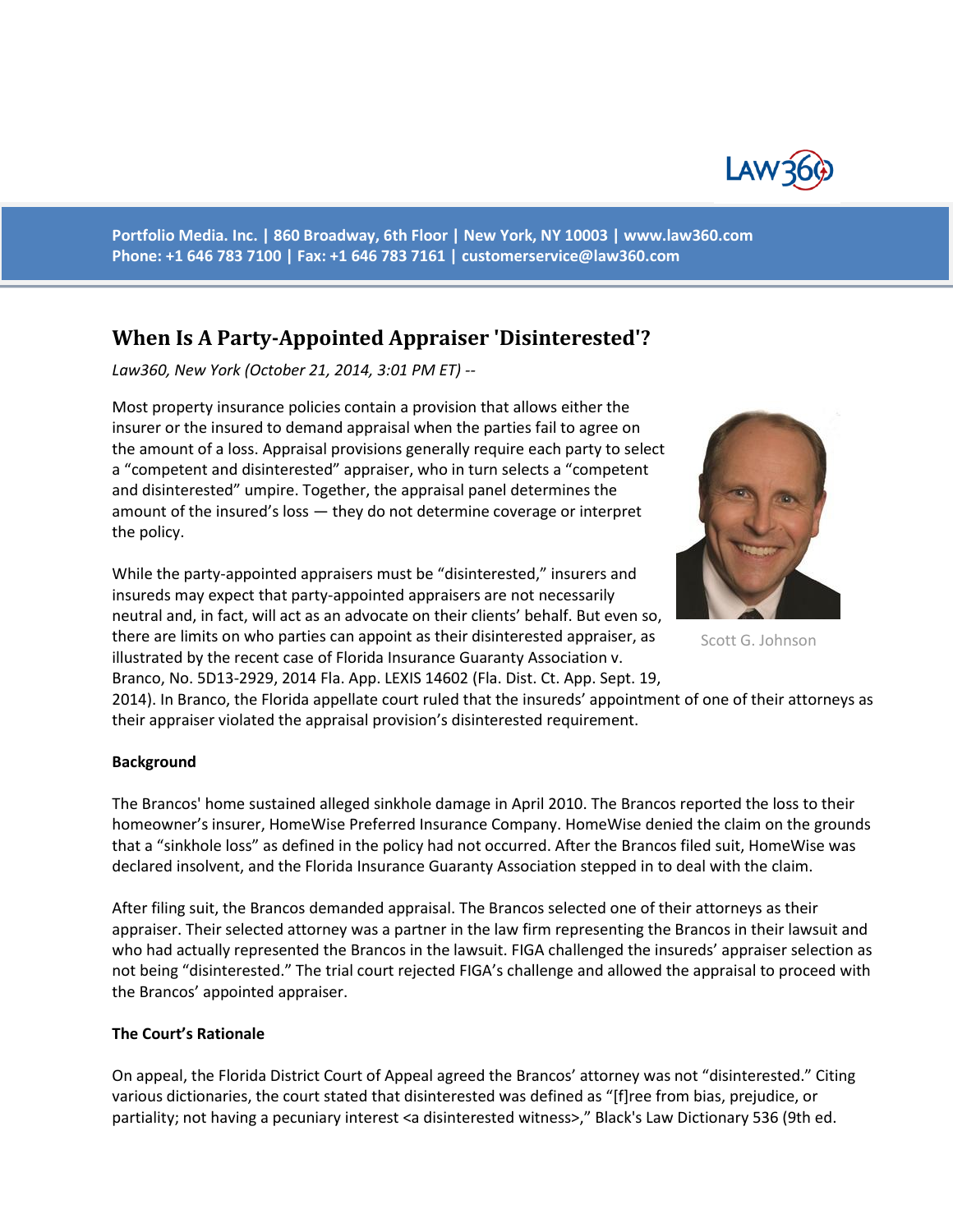2009), and "not having the mind or feelings engaged: not interested ... free from selfish motive or interest: unbiased," Merriam-Webster's Collegiate Dictionary 333 (10th ed. 2000).

The court observed that parties are free to contract for the qualifications of their appraisers, and here the appraisal provision "expresses the parties' clear intention to restrict appraisers to people who are, in fact, disinterested." But citing the "duty of loyalty owed by an attorney to a client," the court concluded "that attorneys may not serve as their client's arbitrators or appraisers when 'disinterested' arbitrators or appraisers are bargained for."

The court rejected the insureds' reliance on an earlier Florida case, Rios v. Tri-State Insurance Co., 714 So. 2d 547 (Fla. Dist. Ct. App. 1998), where the court found that an appraiser whose compensation was based on a percentage of the eventual appraisal award was "independent." The court noted that Rios relied on the thenexisting version of the Code of Ethics for Arbitrators in Commercial Disputes promulgated by the American Arbitration Association and American Bar Association.

That version of the Code of Ethics did not expressly address the neutrality of arbitrators, but rather simply required disclosure of any direct or indirect financial interest in the outcome of the proceeding. The court noted that the current code establishes a presumption of neutrality for all arbitrators, including partyappointed arbitrators, unless the parties' agreement provides otherwise. The court found that this change undermined the Rios holding.

## **Analysis**

Appraisal provisions require that each party select a "competent and disinterested" appraiser. Some policy forms use the term impartial instead of disinterested. But courts have found that there is no real difference between these two terms.[1]

Courts have recognized that, in some sense, party-appointed appraisers and arbitrators are not necessarily neutral and will have at least some bias toward the appointing party.[2] Parties too may expect that their appointed appraiser will act as an advocate for their position. Some courts have even recognized that an appraisal provision's requirement that the two party-appointed appraisers select an umpire "helps to ensure a fair process."[3]

Even so, and as Branco illustrates, it is inappropriate for parties to appoint their own attorney as an appraiser. A party's attorney is not disinterested because the attorney owes a duty of loyalty to his or her client. In Branco, the court found that a party's attorney handling the insurance claim at issue was not disinterested. But even a party's attorney who was representing that party in a completely unrelated matter has been found not to be impartial.[4]

In addition to a party's attorney, other types of relationships may fail to meet the disinterestedness requirement. For example, individuals with a substantial business relationship with a party may not be considered disinterested appraisers. In one case, a court found that a contractor who was employed more than 1,800 times to prepare estimates or make appraisals by the insurer, which represented 79 percent of the contractor's total income, was not disinterested.[5]

But an accountant who had previously served as a party-appointed appraiser for the insurer and whose partners performed work for the insurer was found to be disinterested.[6] Similarly, an accountant from the same accounting firm that prepared the insured's loss calculation was found to be disinterested.[7] And an accountant that had been retained by insurance companies more than 200 times in the past year and a half